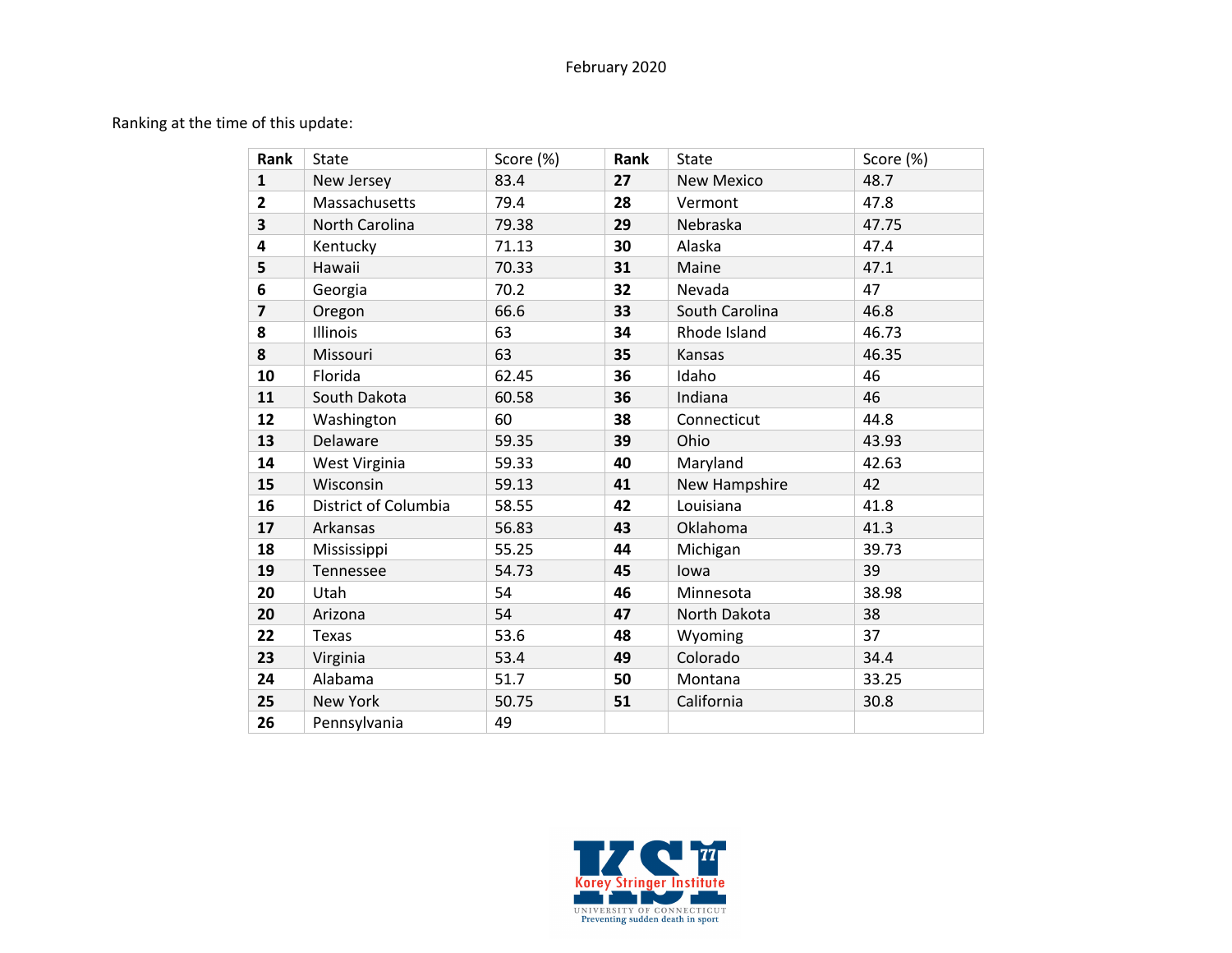| <b>State</b>                   | Old<br>Rank | <b>New</b><br>Rank | Old<br><b>Score</b> | <b>New</b><br><b>Score</b> | Change<br><b>Score</b> | <b>Areas Changed</b>                                                                                                                                                                                                                                                                                                                                                                                                                                                                                              |
|--------------------------------|-------------|--------------------|---------------------|----------------------------|------------------------|-------------------------------------------------------------------------------------------------------------------------------------------------------------------------------------------------------------------------------------------------------------------------------------------------------------------------------------------------------------------------------------------------------------------------------------------------------------------------------------------------------------------|
| Alabama                        | 24          | 24                 | 49.7                | 51.7                       | $+2$                   | Heat<br>On a double-practice day, neither practice day should<br>$\bullet$<br>exceed 3 hours in duration, and no more than 5 total hours<br>of practice in the day. Warm-up, stretching, cool-down,<br>walk-through, conditioning and weight-room activities are<br>included as part of the practice time<br>On a double-practice day, the 2 practices should be<br>separated by at least 3 continuous hours in a cool<br>environment.                                                                            |
| Colorado                       | 51          | 49                 | 28                  | 34.4                       | $+6.4$                 | <b>Emergency Preparedness</b><br>Every school or organization that sponsors athletics should<br>$\bullet$<br>develop an EAP specifically for managing serious and/or<br>potentially life-threatening sport-related injuries (athletics<br>emergency action plan AEAP)<br>The AEAP should be specific to each venue (including maps,<br>$\bullet$<br>directions, etc.)<br>AEAP should be reviewed and rehearsed annually by all<br>parties involved<br>CPR/AED and First aid training are required for all coaches |
| <b>Delaware</b>                | 29          | 13                 | 47.35               | 59.35                      | $+12$                  | <b>Traumatic Head Injury</b><br>Heads Up football training for football coaches<br>$\bullet$<br><b>Emergency Preparedness</b><br>Coaching education required as part of coaching<br>$\bullet$<br>certification on topics related to preventing sudden death<br>in sport                                                                                                                                                                                                                                           |
| <b>District of</b><br>Columbia | 23          | 16                 | 52.55               | 58.55                      | $+6$                   | <b>PPE Questions</b><br><b>Require Cardiac Arrest question</b><br>Require Sickle Cell question                                                                                                                                                                                                                                                                                                                                                                                                                    |
| Hawaii                         | 13          | 5                  | 59.13               | 70.33                      | $+11.2$                | <b>Traumatic Head Injury</b>                                                                                                                                                                                                                                                                                                                                                                                                                                                                                      |

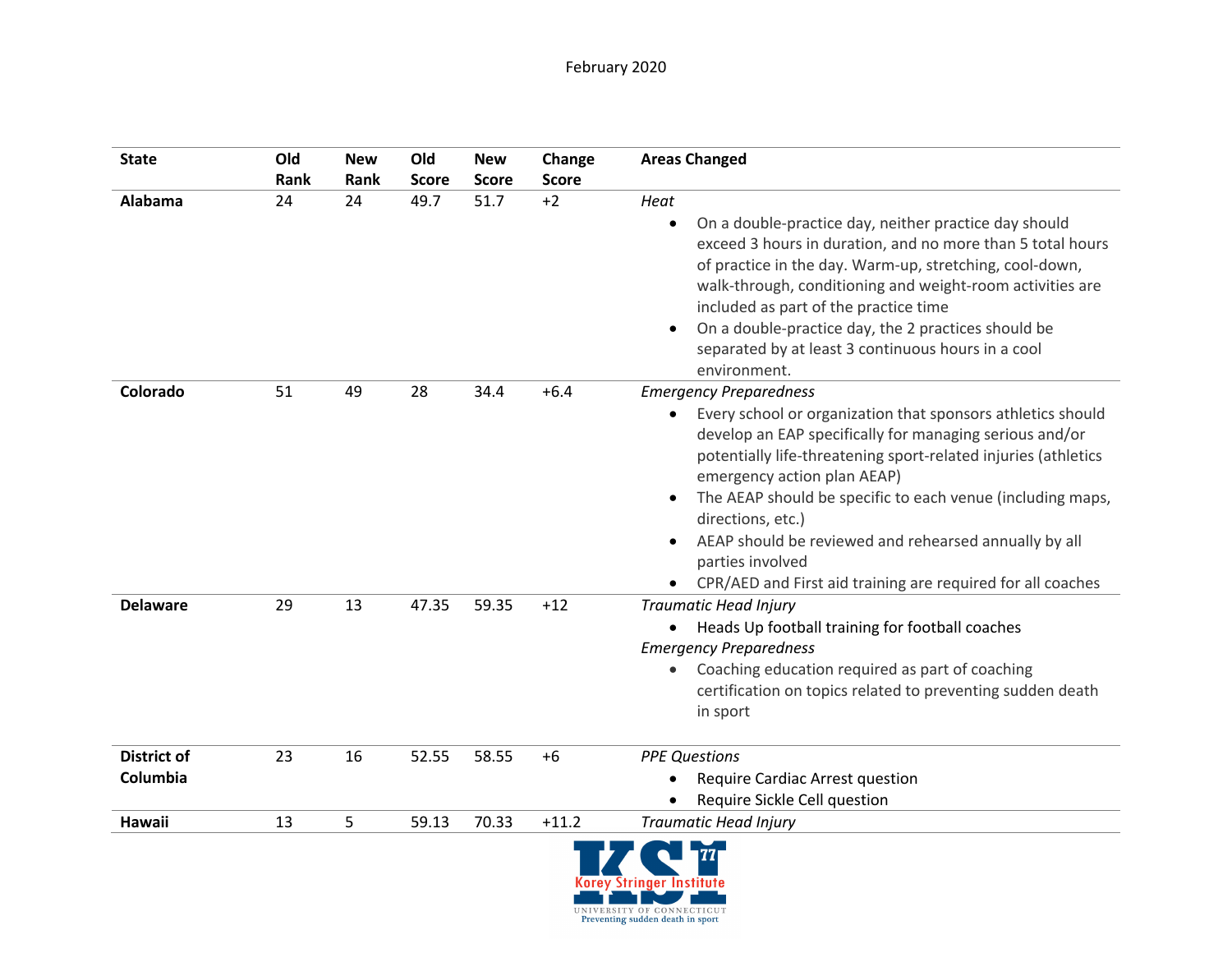|                 |    |   |    |    |      | Heads Up football training for football coaches<br>$\bullet$                                                                                                                                                                                                                                                                                                                                                                                                                                                                                                                                                                                                                                                                                                                                                                                                                                                                                                                                                                        |
|-----------------|----|---|----|----|------|-------------------------------------------------------------------------------------------------------------------------------------------------------------------------------------------------------------------------------------------------------------------------------------------------------------------------------------------------------------------------------------------------------------------------------------------------------------------------------------------------------------------------------------------------------------------------------------------------------------------------------------------------------------------------------------------------------------------------------------------------------------------------------------------------------------------------------------------------------------------------------------------------------------------------------------------------------------------------------------------------------------------------------------|
|                 |    |   |    |    |      | <b>Emergency Preparedness</b><br>Every school or organization that sponsors athletics should<br>develop an EAP specifically for managing serious and/or<br>potentially life-threatening sport-related injuries (athletics<br>emergency action plan AEAP)<br>The AEAP should be developed and coordinated with local<br>$\bullet$<br>EMS, school public safety officials, on site medical<br>personnel or school medical staff, and school<br>administrators<br>The AEAP should be specific to each venue (including maps,<br>directions, etc.)<br>AEAP should be reviewed and rehearsed annually by all<br>$\bullet$<br>parties involved                                                                                                                                                                                                                                                                                                                                                                                            |
| <b>Illinois</b> | 20 | 8 | 54 | 63 | $+9$ | Heat<br>On days 1-5, 1-hour maximum walk-through is permitted,<br>$\bullet$<br>however there must be a 3 hour minimum between<br>practice and walk-through (or vice versa)<br>During days 1-2 of first formal practices, a helmet should<br>$\bullet$<br>be the only protective equipment permitted (if applicable).<br>During days 3-5, only helmets and shoulder pads should be<br>worn. Beginning on day 6, all protective equipment may be<br>worn and full contact may begin.<br>Football only: on days 3-5, contact with blocking sleds and<br>tackling dummies may be initiated<br>Full-contact sports: 100% life contact drills should begin no<br>earlier than day 6<br>Day 6-14, double-practice days must be followed by a<br>$\bullet$<br>single-practice day. On single-practice days, 1 walk-through<br>is permitted, separated from the practice by at least 3<br>hours of continuous rest. When a double-practice day is<br>followed by a rest day, another double practice day is<br>permitted after the rest day. |